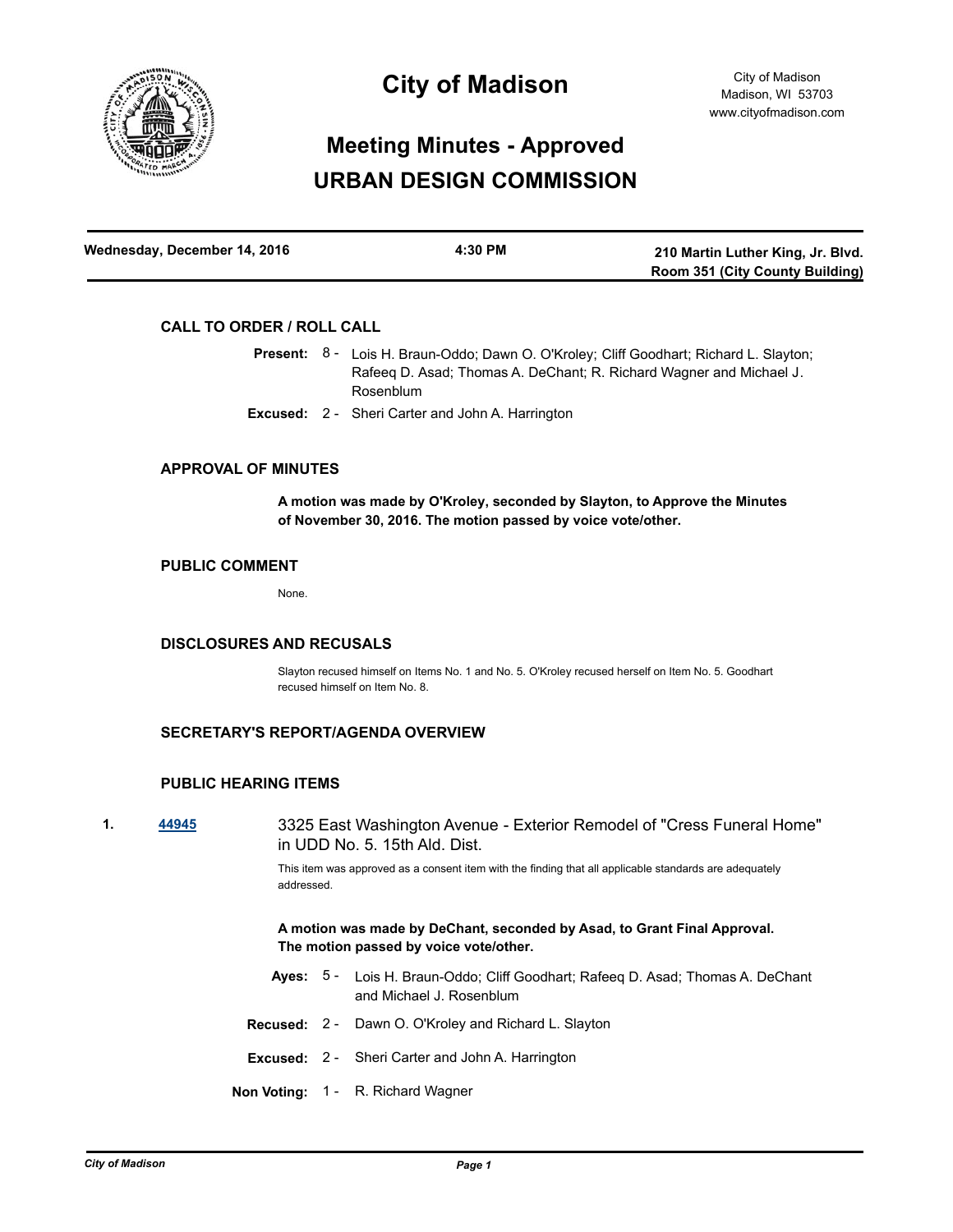|  | 45294 | 1 North Webster Street - Comprehensive Design Review for "The AC Hotel"<br>Madison" in UDD No. 4, 2nd Ald, Dist. |
|--|-------|------------------------------------------------------------------------------------------------------------------|
|  |       | This item was approved as a consent item with the finding that all applicable standards are adequately           |

**A motion was made by DeChant, seconded by Asad, to Grant Final Approval.** 

- Ayes: 5 Lois H. Braun-Oddo; Cliff Goodhart; Rafeeq D. Asad; Thomas A. DeChant and Michael J. Rosenblum
- **Recused:** 2 Dawn O. O'Kroley and Richard L. Slayton
- **Excused:** 2 John A. Harrington and Sheri Carter

**The motion passed by voice vote/other.**

**Non Voting:** 1 - R. Richard Wagner

addressed.

**4. [45295](http://madison.legistar.com/gateway.aspx?m=l&id=/matter.aspx?key=49410)** 660 West Washington Avenue - Comprehensive Design Review, Alteration to Building Signage and Awnings. 8th Ald. Dist.

> This item was approved as a consent item with the finding that all applicable standards are adequately addressed.

### **A motion was made by DeChant, seconded by Asad, to Grant Final Approval. The motion passed by the following vote:**

- Ayes: 5 Cliff Goodhart; Rafeeq D. Asad; Thomas A. DeChant; Michael J. Rosenblum and Lois H. Braun-Oddo
- **Recused:** 2 Dawn O. O'Kroley and Richard L. Slayton
- **Excused:** 2 John A. Harrington and Sheri Carter
- **Non Voting:** 1 R. Richard Wagner

### **PUBLIC PROJECT**

**5. [45401](http://madison.legistar.com/gateway.aspx?m=l&id=/matter.aspx?key=49510)** 1246 Vilas Park Drive - New Restroom and Concessions Building at the Henry Vilas Zoo. 13th Ald. Dist. This item was approved as a consent item with the finding that all applicable standards are adequately addressed. **A motion was made by DeChant, seconded by Asad, to Grant Final Approval. The motion passed by voice vote/other.** Ayes: 5 - Cliff Goodhart; Rafeeq D. Asad; Thomas A. DeChant; Michael J.

- Rosenblum and Lois H. Braun-Oddo
- **Recused:** 2 Richard L. Slayton and Dawn O. O'Kroley
- **Excused:** 2 John A. Harrington and Sheri Carter
- **Non Voting:** 1 R. Richard Wagner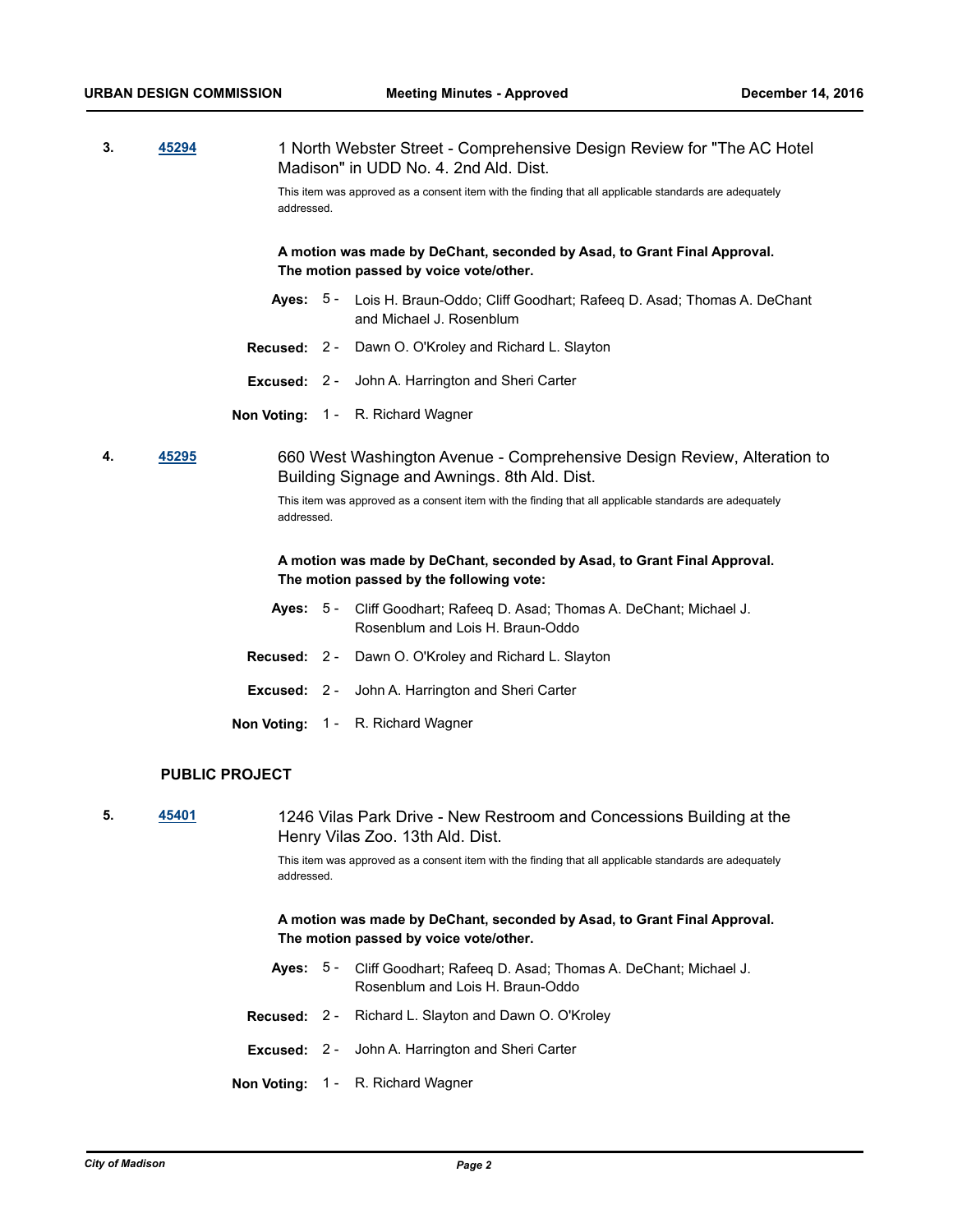### **UNFINISHED BUSINESS**

**6. [41843](http://madison.legistar.com/gateway.aspx?m=l&id=/matter.aspx?key=46185)** 4824 Tradewinds Parkway - Clarification to Previously Approved Plans for the Expansion of the "Sleep Inn" to Include Extended Stay Hotel Rooms in UDD No. 1. 16th Ald. Dist.

> This item was approved as a consent item with the finding that all applicable standards are adequately addressed.

**A motion was made by DeChant, seconded by Asad, to Grant Final Approval. The motion passed by the following vote:**

- Ayes: 5 Cliff Goodhart; Rafeeq D. Asad; Thomas A. DeChant; Michael J. Rosenblum and Lois H. Braun-Oddo
- **Recused:** 2 Richard L. Slayton and Dawn O. O'Kroley
- **Excused:** 2 John A. Harrington and Sheri Carter
- **Non Voting:** 1 R. Richard Wagner

#### **NEW BUSINESS**

**11. [45297](http://madison.legistar.com/gateway.aspx?m=l&id=/matter.aspx?key=49412)** 418-420 State Street - Installation of New Upper Story Residential Non-Storefront Windows in the Downtown Core. 4th Ald. Dist.

> This item was approved as a consent item with the finding that all applicable standards are adequately addressed.

**A motion was made by DeChant, seconded by Asad, to Grant Final Approval. The motion passed by voice vote/other.**

- Ayes: 5 Rafeeq D. Asad; Thomas A. DeChant; Michael J. Rosenblum; Cliff Goodhart and Lois H. Braun-Oddo
- **Recused:** 2 Richard L. Slayton and Dawn O. O'Kroley
- **Excused:** 2 John A. Harrington and Sheri Carter
- **Non Voting:** 1 R. Richard Wagner

#### **ROLL CALL**

- Present: 9 Sheri Carter; Lois H. Braun-Oddo; Dawn O. O'Kroley; Cliff Goodhart; Richard L. Slayton; Rafeeq D. Asad; Thomas A. DeChant; R. Richard Wagner and Michael J. Rosenblum
- **Excused:** 1 John A. Harrington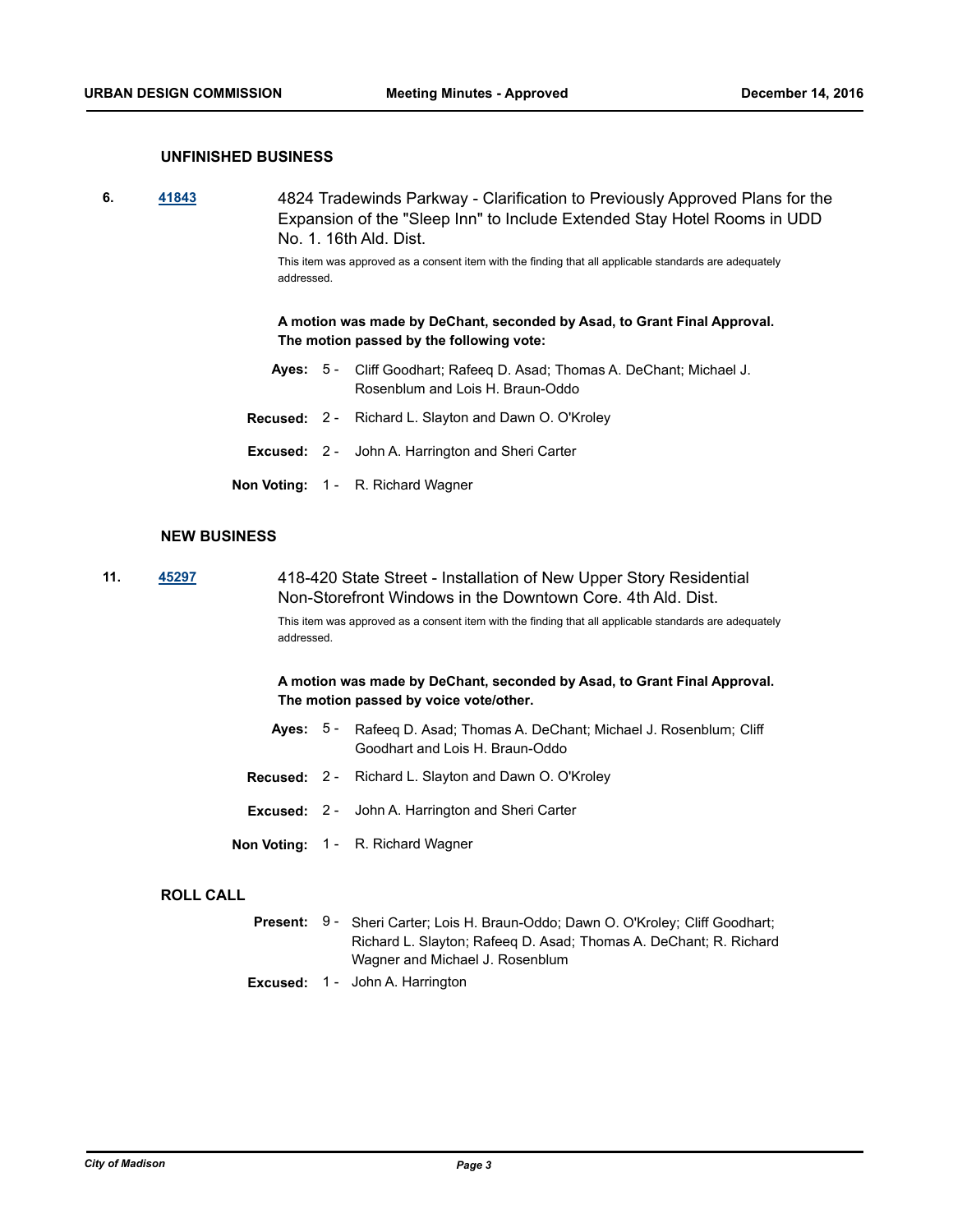#### **PUBLIC HEARING ITEMS**

**2. [17847](http://madison.legistar.com/gateway.aspx?m=l&id=/matter.aspx?key=19789)** 2702 Todd Drive - Amendment to the Approved Comprehensive Design Review of Signage for United Brick & Tile. 14th Ald. Dist.

> **A motion was made by Carter, seconded by Asad, to Refer to a future URBAN DESIGN COMMISSION meeting. The motion passed by voice vote/other.**

#### **UNFINISHED BUSINESS**

**7. [43729](http://madison.legistar.com/gateway.aspx?m=l&id=/matter.aspx?key=47935)** 8102 Watts Road - 4-Story, 106 Guest Room "Tru Hotel (by Hilton)." 9th Ald. Dist.

> **A motion was made by O'Kroley, seconded by Asad, to Grant Final Approval. The motion passed by voice vote/other.**

**8. [40049](http://madison.legistar.com/gateway.aspx?m=l&id=/matter.aspx?key=43593)** 1000 East Washington Avenue - New Development in UDD No. 8. 2nd Ald. Dist.

> **A motion was made by Slayton, seconded by Rosenblum, to Grant Final Approval. The motion passed by voice vote/other.**

- **Ayes:** Richard L. Slayton; Rafeeq D. Asad; Thomas A. DeChant; Michael J. Rosenblum; Sheri Carter; Dawn O. O'Kroley and Lois H. Braun-Oddo Ayes: 7 -
- **Recused:** 1 Cliff Goodhart
- **Excused:** 1 John A. Harrington
- **Non Voting:** 1 R. Richard Wagner
- **9. [44467](http://madison.legistar.com/gateway.aspx?m=l&id=/matter.aspx?key=48637)** 301 Cross Oak Drive PD(SIP), Multi-Family Townhome Development Consisting of Nine Units. 9th Ald. Dist.

**A motion was made by Goodhart, seconded by O'Kroley, to Grant Initial Approval. The motion passed by voice vote/other.**

**10. [41849](http://madison.legistar.com/gateway.aspx?m=l&id=/matter.aspx?key=46191)** 121 North Butler Street - Restoration of Two Existing Buildings, Demolition of Two Buildings and Three Garage Structures, and Development of a New 4-Story Apartment Building with Underground Parking.

> **A motion was made by O'Kroley, seconded by Slayton, to Refer to the URBAN DESIGN COMMISSION,. The motion passed by the following vote:**

- Ayes: 6 Cliff Goodhart; Richard L. Slayton; Michael J. Rosenblum; Sheri Carter; Dawn O. O'Kroley and Lois H. Braun-Oddo
- **Noes:** 2 Rafeeq D. Asad and Thomas A. DeChant
- **Excused:** 1 John A. Harrington
- **Non Voting:** 1 R. Richard Wagner